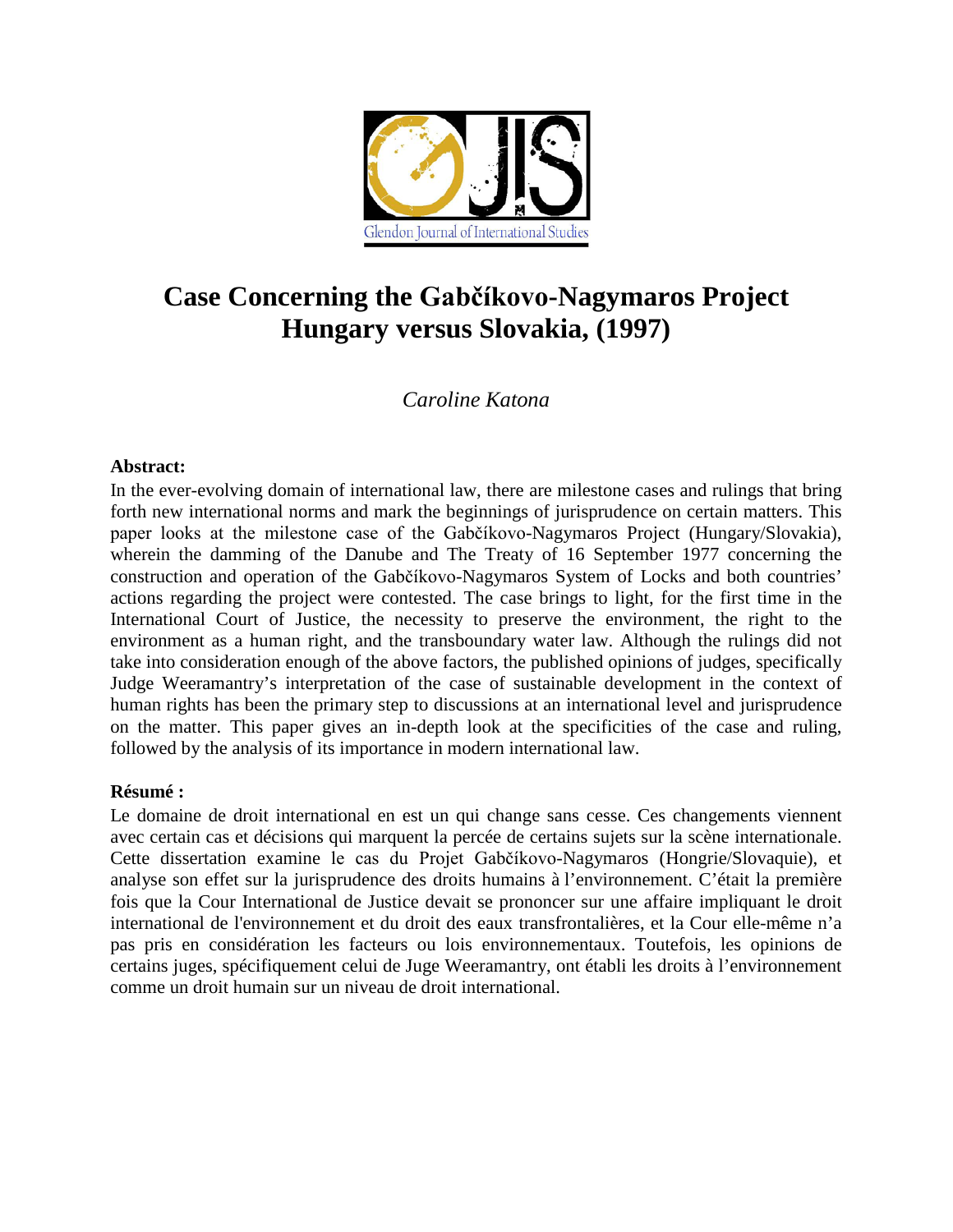The dispute surrounding the Danube dam arose from the signing by two states: the Hungarian People's Republic and the Czechoslovak People's Republic (hereinafter referred to as Hungary and Czechoslovakia), of The Treaty of 16 September 1977 concerning the construction and operation of the Gabčíkovo-Nagymaros System of Locks (hereinafter referred to as the "1977 Treaty")<sup>1</sup>. The purpose of the 1977 Treaty, as outlined in Article 1 (1), was to "...construct the Gabčíkovo-Nagymaros System of Locks (hereinafter referred to as the "System of Locks") as a joint investment; the System of Locks shall comprise the Gabčíkovo system of locks and the Nagymaros system of locks and shall constitute a single and indivisible operational system of works."<sup>2</sup> The purpose of this system was the joint and equal utilisation of the Danube River by the contracting parties. It was a joint investment aimed at improving navigation along the Danube, producing hydroelectricity, protecting the banks along the river that flood virtually yearly<sup>3</sup>, further developing irrigation systems in the area, and protecting the environment<sup>4</sup>. It is also evident that economic interests played a prime role in the drawing up of the 1977 Treaty.

The stretch of the Danube this project concerns is that of approximately 200km between Bratislava, Slovakia and Budapest, Hungary<sup>5</sup>. The 1977 Treaty outlines with specificity that: this is to be an equal investment by both States (Article1, Article 2, Article 5); the water resource management functions (Chapter 5), the protection of water quality (Article 15) and the protection of the natural environment (Chapter 7). Ultimately, the Danube was to be diverted to a new waterbed in Slovakia where it would be utilized for the aforementioned goals. This would be

<sup>&</sup>lt;sup>1</sup> In 1993, the Slovak Republic became the Successor State to the Treaty after the division of Czechoslovakia. <sup>2</sup> Treaty Between The Hungarian People's Republic and The Czechoslovak Socialist Republic Concerning the Construction and Operation of the Gabčíkovo-Nagymaros System of Locks, Article 1 (1)<br><sup>3</sup> Compendium of Judicial Decisions on Matters Related to Environment. Nairobi, Kenya: UNEP/UNDP/Dutch Joint

Project on Environmental Law and Institutions in Africa, 1998.

<sup>&</sup>lt;sup>4</sup> Lee G.J. Thompson. "The ICJ and the Case concerning the Gabcikovo-Nagymaros Project: The Implications for International Watercourses Law and International Environmental Law." CEPMLP Annual Review 1999.<br><sup>5</sup> Gabčíkovo-Nagymaros Project (Hungary/Slovakia),

Summary of the Judgment of 25 September 1997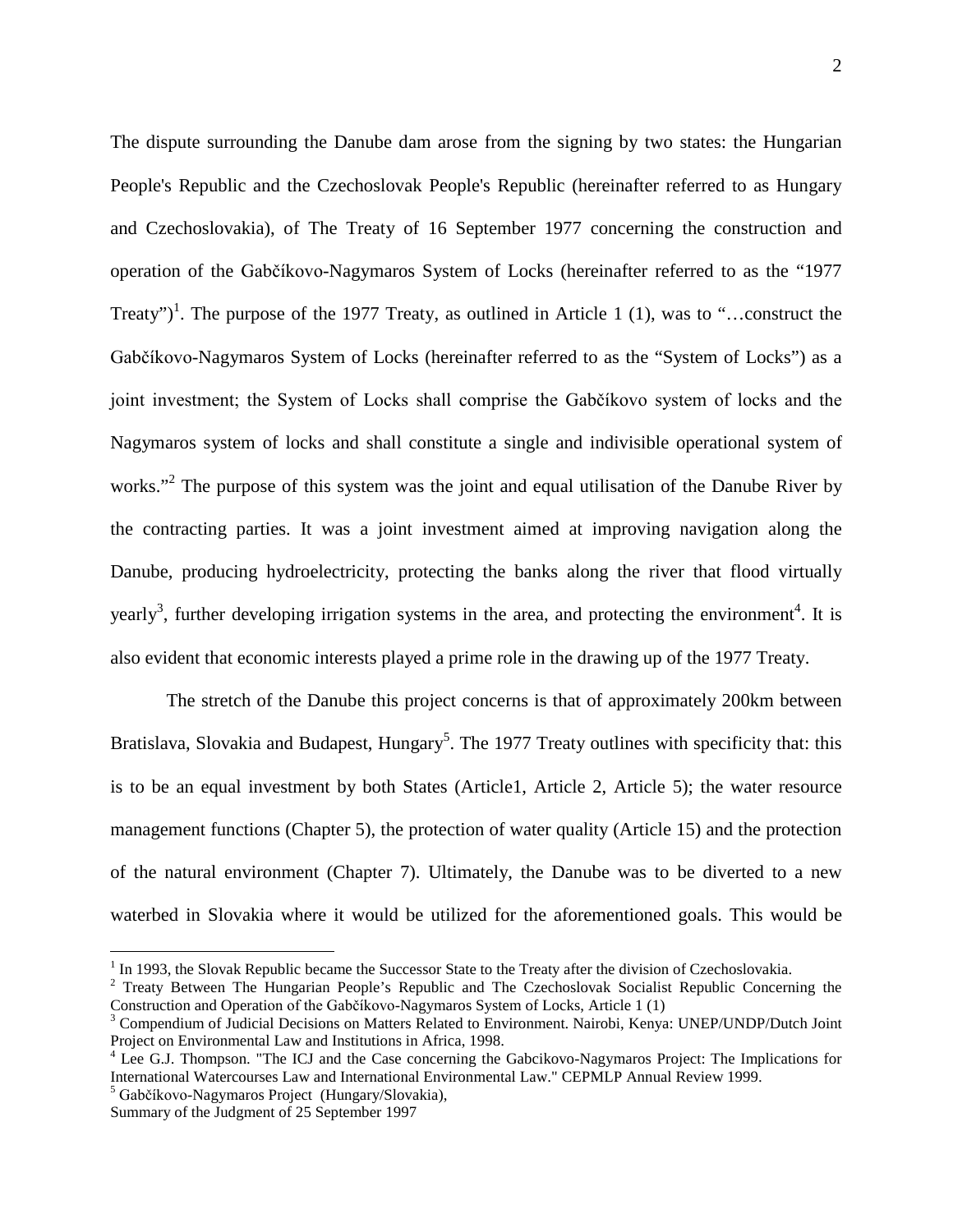done through the construction of two sets of locks: one in Nagymaros, Hungary, and the other in Gabčíkovo, Slovakia, and would form an 'indivisible operational system' as described in Article 1 of the 1977 Treaty. The work commenced in 1978<sup>6</sup>.

It should be noted that Hungary signed the 1977 Treaty while under communist reign, as did Czechoslovakia. In 1989 with the changes in regimes, new environmental assessments were conducted as to the effects of the construction and of the overall project<sup>7</sup>. Between the two countries, the results varied greatly. The Hungarian population began to heavily protest on the grounds of the harsh economic and environmental implications being suffered by the country and put immense pressure on the government to discontinue with the project. The Hungarian government abandoned work in Nagymaros in October of 1989 as a result of detrimental projections of environmental impacts from the assessments and the political pressures, and later that year ceased all construction on the parts of the System of Locks it was responsible for according to the 1977 Treaty<sup>8</sup>. This gave way to many negotiations between the two countries to attempt to resolve the conflicts, none of which led to agreements. Frustrated, Czechoslovakia resorted to 'variant C': its own solution consisting of a unilateral diversion of the waters in order to put the Gabčíkovo damn into operation<sup>9</sup>. By 1992, it completed closure and damming of the Danube. The damming of the river reduced the flow of water to Hungary by approximately 80%  $(2m-4m)$  as it was done in a season where the water is at its lowest level<sup>10</sup>. In reply, Hungary

 <sup>6</sup> Gabčíkovo-Nagymaros Project (Hungary/Slovakia) ,

Judgment, I.C.J. Reports 1997,

<sup>&</sup>lt;sup>7</sup>Kevin Kurland, Jerry Fortunato, Leslie Barcus. "Hungary Dam, Case 34." in Trade and Environment Database, case  $34$  (1998)<br><sup>8</sup> Lee G.J. Thompson. "The ICJ and the Case concerning the Gabcikovo-Nagymaros Project: The Implications for

International Watercourses Law and International Environmental Law." CEPMLP Annual Review 1999<br><sup>9</sup> Lee G.J. Thompson. "The ICJ and the Case concerning the Gabcikovo-Nagymaros Project: The Implications for<br>International Wat

<sup>&</sup>lt;sup>10</sup> Eckstein, Gabriel E., Yoran Eckstein. "International Water Law, Groundwater Resources And The Danube Dam Case". *Washington College of Law, American University.* International Water Law Project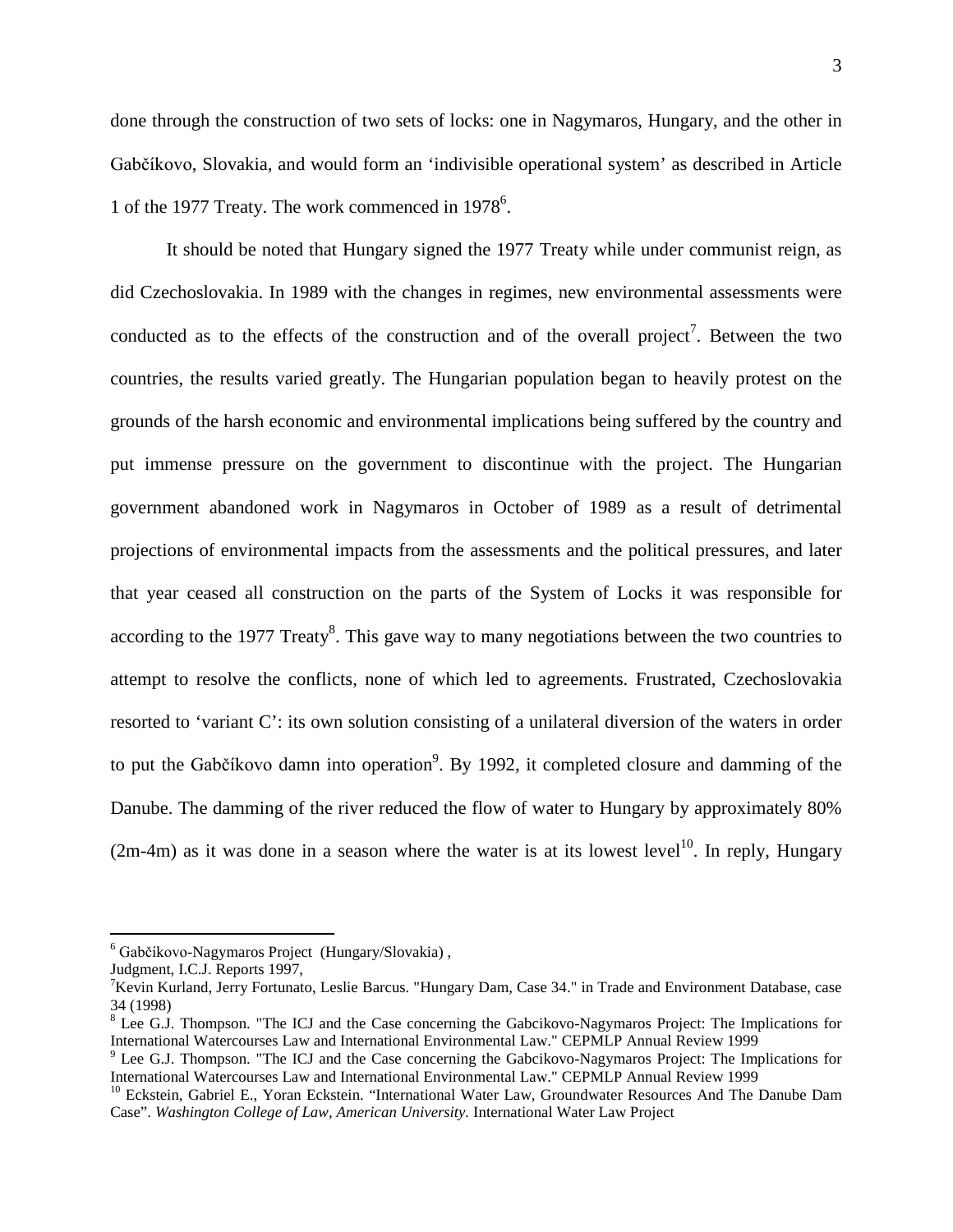announced the termination of the 1977 Treaty<sup>11</sup>. In 1993 the signatories agreed to submit the ongoing dispute to the International Court of Justice (ICJ).

#### **Main Legal Issues, Position of Parties**

The ICJ was asked to rule on several issues brought forth:

- "whether the Republic of Hungary was entitled to suspend and subsequently abandon, in 1989, the works on the Nagymaros Project and on the part of the Gabcikovo Project for which the Treaty attributed responsibility to the Republic of Hungary"<sup>12</sup>
- "whether the Czech and Slovak Federal Republic was entitled to proceed, in November 1991, to the 'provisional solution' and to put into operation from October 1992 this system"<sup>13</sup>
- "what are the legal effects of the notification, on 19 May 1992, of the termination of the Treaty by the Republic of Hungary<sup> $n^{14}$ </sup>

For the first time in the history of the ICJ, there was a sight visit done to assess current circumstances of the projects in the affected areas of a case. This was asked by Slovakia, and Hungary provided full cooperation and invited the ICJ to do so  $15$ .

## *Suspension and abandonment by Hungary, in 1989, of works on the Project*

In 1990, the new government of Hungary announced that "the project was a mistake"<sup>16</sup> and that it could not be "obliged to fulfil a practically impossible task, namely to construct a barrage system

<sup>&</sup>lt;sup>11</sup> Heiko Fürst. "The Hungarian-Slovakian Conflict over the Gabcikovo-Nagymaros Dams: An Analysis." Intermarium 6, no.2 (2003)<br><sup>12</sup> Gabčíkovo-Nagymaros Project (Hungary/Slovakia), Summary of the Judgment of 25 September 1997

<sup>&</sup>lt;sup>13</sup> Gabčíkovo-Nagymaros Project (Hungary/Slovakia), Summary of the Judgment of 25 September 1997<br><sup>14</sup> Gabčíkovo-Nagymaros Project (Hungary/Slovakia), Summary of the Judgment of 25 September 1997<br><sup>15</sup> 1997 International C

Gabcikovo-Nagymaros Project, *Osgoode Hall Law School Library*, HeinOnline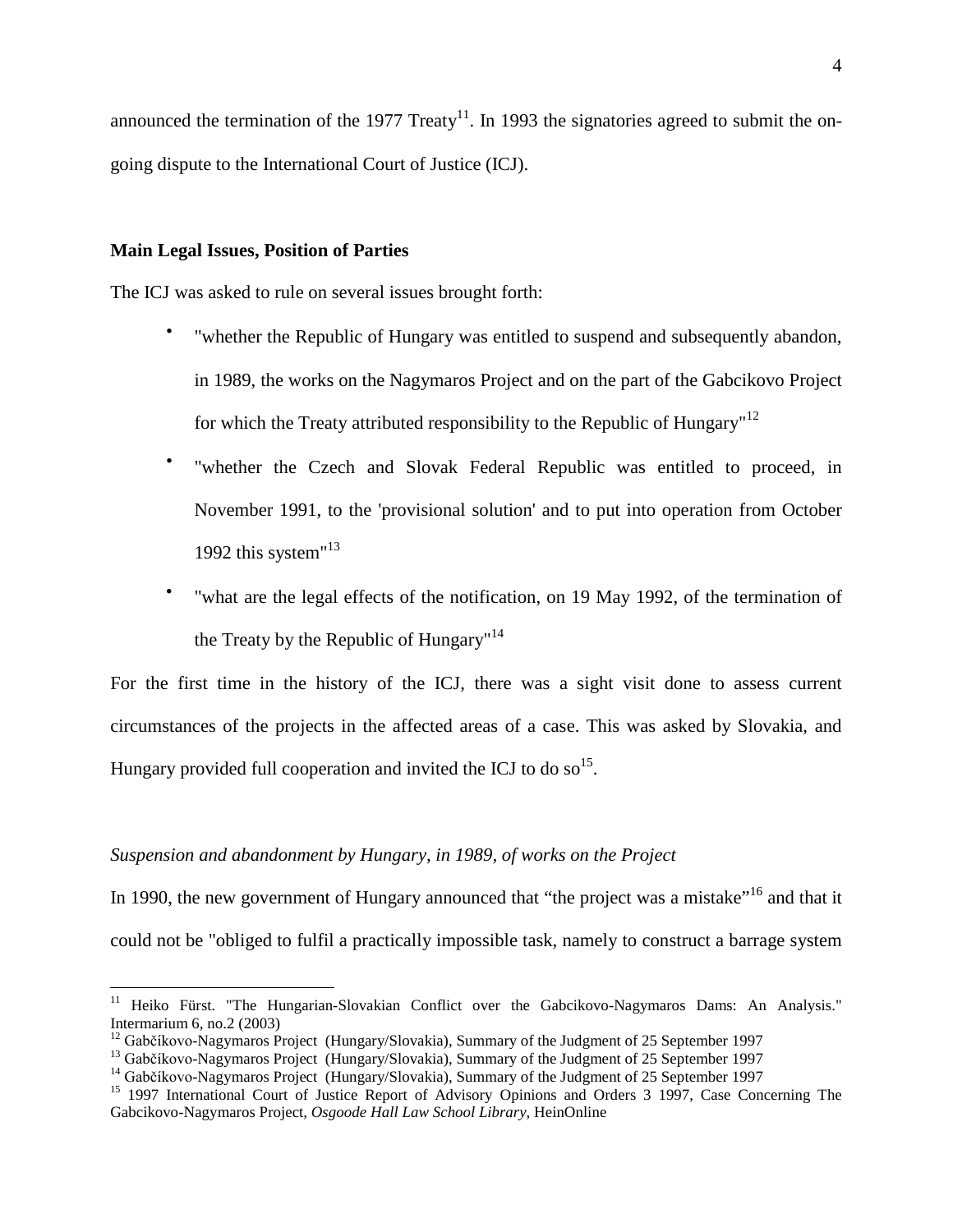on its own territory that would cause irreparable environmental damage"<sup>17</sup>. The representatives argued that the communist regime at the time had neither the wellbeing of the citizens or land in mind, nor the interests of the country and the protection of its environment, and the Treaty was signed for tainted reasons. This was a claim of fundamental change in circumstances.

Hungary claimed a state of ecological necessity<sup>18</sup> to justify the cessation of construction<sup>19</sup>. After requesting expert opinions and assessments, the Hungarian government saw many ecological dangers as a result of the project: the water quality would be drastically diminished due to silting and erosion, the biodiversity was put at risk of extinction, and there was risk of eutrophication<sup>20</sup>. To apply this, Hungary drew on the applicability of the Vienna Convention on The Law of Treaties and the law of State responsibility<sup>21</sup>. This would imply that the State of Hungary had no other means of safeguarding its national interests, in this case the environment, than to abandon its international obligation.

Slovakia rebutted that all ecological problems resulting from the construction of the System of Locks could and would be remedied<sup>22</sup>, thus insinuating that Hungary had other means to protect their interests, negating the claim of 'state of ecological necessity'.

<sup>&</sup>lt;sup>16</sup> International Court of Justice: Judgement in Case Concerning The Gabcikovo-Nagymaros Project, *Osgoode Hall Law School Library*, HeinOnline, 37 I.L.M. 162 1998

<sup>&</sup>lt;sup>17</sup> Gabčíkovo-Nagymaros Project (Hungary/Slovakia),

Judgment, I.C.J. Reports 1997, p.56

<sup>&</sup>lt;sup>18</sup> "The state of necessity is "the situation of a State whose sole means of safeguarding an essential interest threatened by a grave and imminent peril is to adopt conduct not in conformity with what is required of it by an international obligation to another state." -"International Decisions". *Nairobi, Kenya,* Compendium of Judicial Decisions on Matters Related to Environment: UNEP/UNDP/Dutch Joint Project on Environmental Law and Institutions in Africa, 1998 p.14

<sup>&</sup>lt;sup>19</sup> Jessica Howley. "The Gabci kovo-Nagymaros Case: The Influence of the International Court of Justice on the Law of Sustainable Development" Queensland Law Student Review, Vol 2:1, (2009)

<sup>&</sup>lt;sup>20</sup> UNEP/UNDP/Dutch Joint Project on Environmental Law, "International Decisions" Compendium of Judicial Decisions on Matters Related to Environment 1, December 1998.

<sup>21</sup> International Court of Justice: Judgement in Case Concerning The Gabcikovo-Nagymaros Project, *Osgoode Hall Law School Library*, HeinOnline, 37 I.L.M. 162 1998<br><sup>22</sup> UNEP/UNDP/Dutch Joint Project on Environmental Law, "International Decisions" Compendium of Judicial

Decisions on Matters Related to Environment 1, December 1998.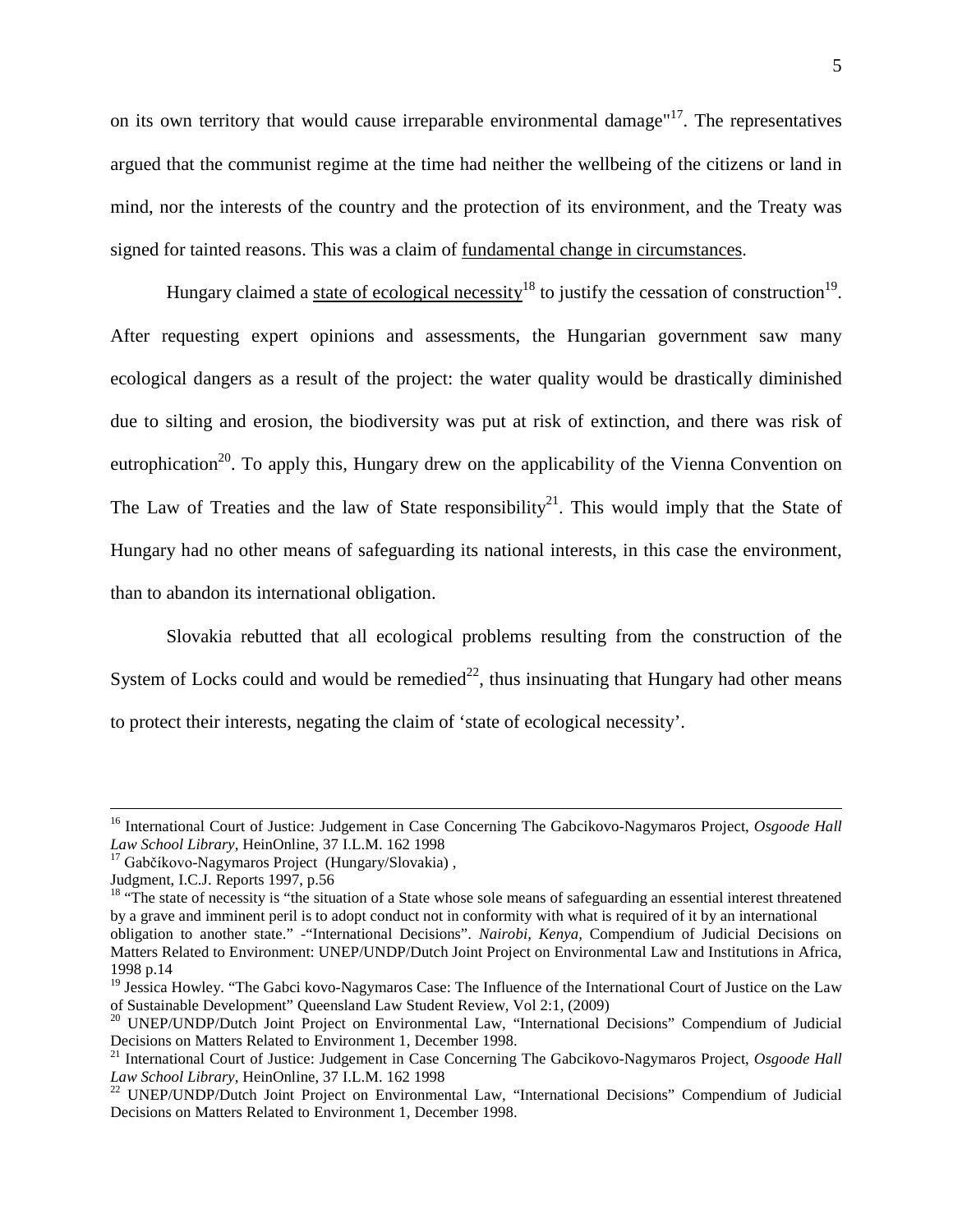# *Czechoslovakia's implementation of the 'provisional solution' or 'variant C'*

Hungary stated variant C to be a breach of the 1977 Treaty, as well as a treaty ratified by the two parties in 1976 regarding the water management of boundary waters, and a breach of the "…principles of sovereignty, territorial integrity, with the inviolability of State borders, as well as with the general customary norms on international rivers and the spirit of the 1948 Belgrade Danube Convention<sup>"23</sup>. It claimed that it was an international wrongful act to deprive a state of their rightful share of natural resources by unilaterally taking control of a shared resource.

It must be taken into account that in 1992, Czechoslovakia agreed to stop the implementation of the provisional solution and to continue working on the System of Locks: a motion which was rejected by Hungary. At this time, Czechoslovakia made the case that resorting to variant C was inevitable as Hungary was not willing to resume the fulfilment of its responsibilities set forth in the 1977 Treaty. Because Hungary abandoned the project at such a late state, Slovakia (successor of the 1977 Treaty) claimed the duty to mitigate the ecological, economical and navigational damages imposed upon  $it^{24}$ . It claimed that a "... State which is confronted with a wrongful act of another State is under an obligation to minimize its losses and, thereby, the damages claimable against the wrongdoing State<sup>"25</sup>. Later in court, Slovakia refuted the accusations of an international wrongful act on account of Hungary's actions disabling its abilities to fulfil the duties with which it was attributed by the 1977 Treaty, and thus entitled it to enact a solution as close to the original project as possible<sup>26</sup>, this being the 'principle of approximate application<sup> $27$ </sup>. Slovakia insists that variant C is justifiable as a countermeasure.

<sup>&</sup>lt;sup>23</sup> Gabčíkovo-Nagymaros Project (Hungary/Slovakia), Judgment, I.C.J. Reports 1997<br><sup>24</sup> Gabčíkovo-Nagymaros Project (Hungary/Slovakia), Judgment, I.C.J. Reports 1997<br><sup>25</sup> Gabčíkovo-Nagymaros Project (Hungary/Slovakia), Jud Decisions on Matters Related to Environment 1, December 1998.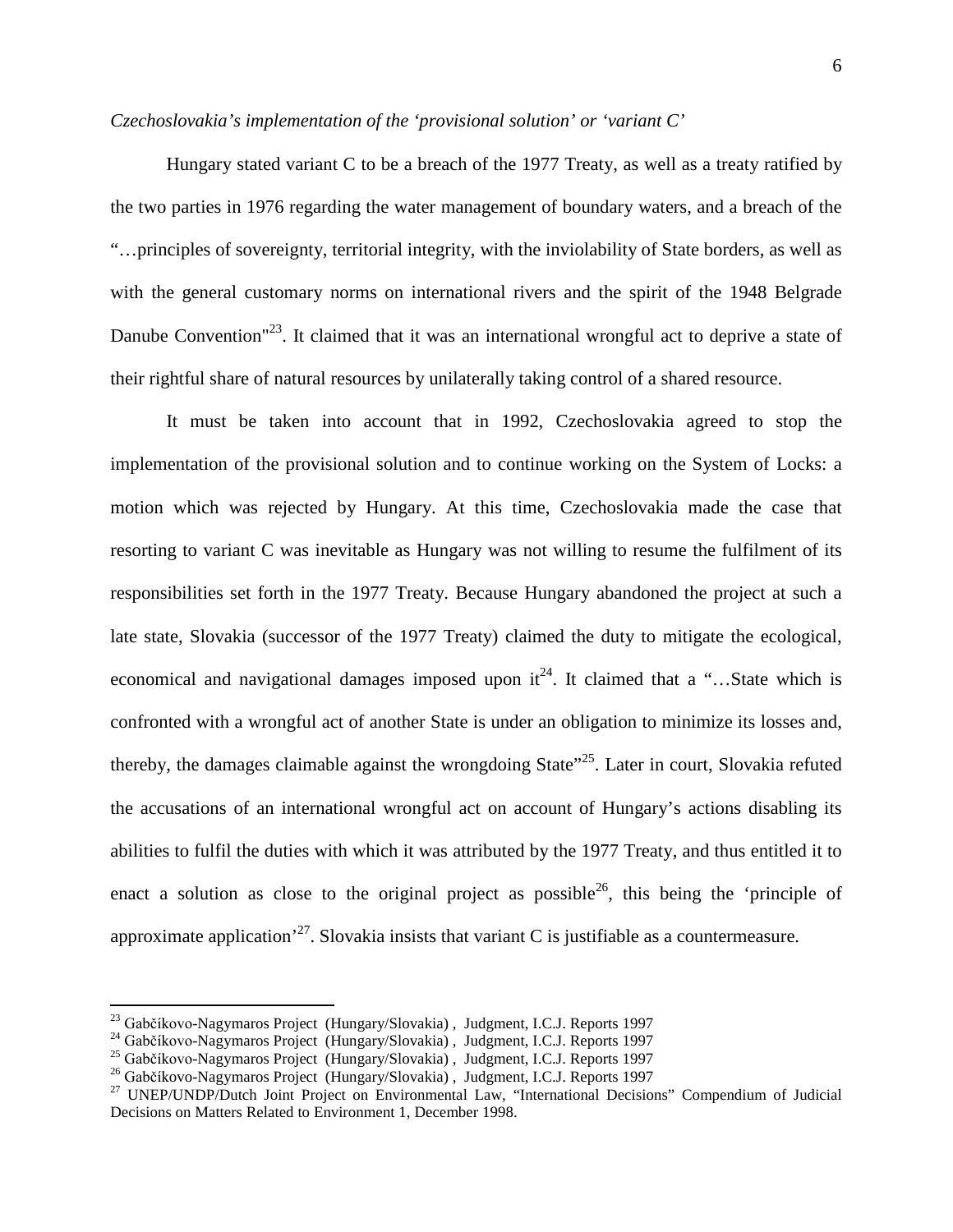# *Termination of the Treaty by the Republic of Hungary*

The State of Hungary claimed variant C as a breach of not only the 1977 Treaty, but also a major violation of international law (for the aforementioned reasons). It gave warning that if immediate cessation of construction on variant C did not occur, it would be forced to respond to this state of necessity by termination of the 1977 Treaty. Hungary reasoned so by stating that: it could not support the destruction of the environment, nor the implementation of variant C as it was as destructive ecologically as the original project, that this provisional solution, by diverting the course of the Danube, infringed on the sovereignty of the Hungarian State as well as violating several international agreements<sup>28</sup>. Hungary claimed the impossibility of performance of the 1977 Treaty, the occurrence of the regime change which qualified as a change in fundamental circumstances, and the formerly mentioned material breaches of Czechoslovakia, namely that of The Convention of 31 May 1976 on the Regulation of Water Management Issues of Boundary Waters. The final argument provided by Hungary was that there are new norms of international environmental law, which supersede the 1977  $Treaty<sup>29</sup>$ . These are the grounds upon which Hungary chose to end the 1977 Treaty.

Czechoslovakia responded to the threat of termination by agreeing to participate in good faith in any and all negotiations; however it refused to halt work on the provisional solution. It denied that Hungary was in a state of necessity based on scientific fact, thus had no grounds for termination. Slovakia contended that the changes in fundamental circumstances did not, in any way, effect changes in the responsibilities agreed to in the 1977 Treaty and were irrelevant. Slovakia denies breaches on its behalf, as well as on behalf of Czechoslovakia, claiming that water quality and nature were monitored and protected at all times, and due to the fact that

<sup>&</sup>lt;sup>28</sup> Gabčíkovo-Nagymaros Project (Hungary/Slovakia), Judgment, I.C.J. Reports 1997

<sup>29</sup> Gabčíkovo-Nagymaros Project (Hungary/Slovakia) , Judgment, I.C.J. Reports 1997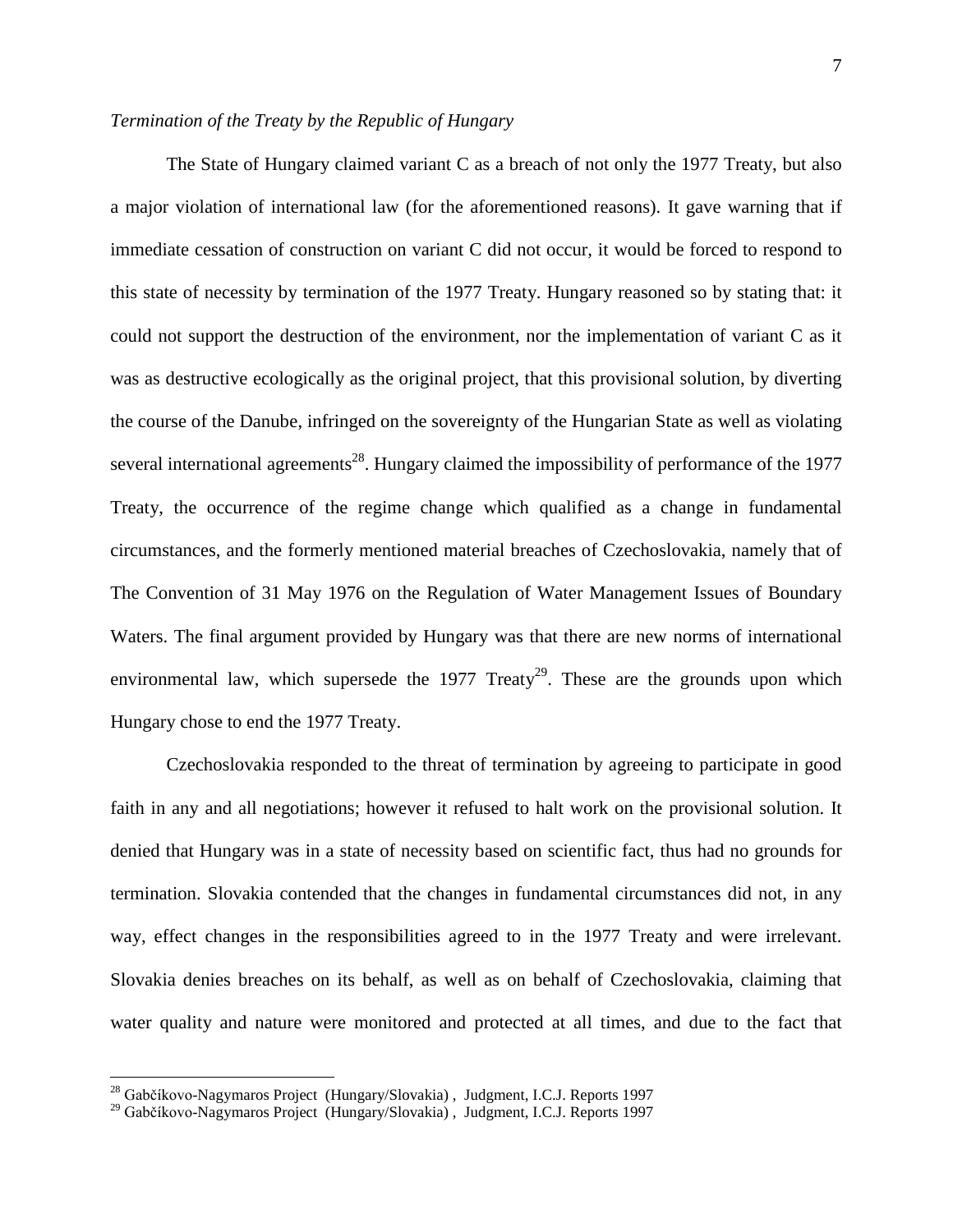variant C was used as "the best possible approximate application"<sup>30</sup> of the 1977 Treaty. Slovakia denied and refuted any and all reasons given by Hungary to terminate the 1977 Treaty.

#### **Ruling of The International Court of Justice**

#### *Suspension and abandonment by Hungary, in 1989, of works on the Project*

The Court did not accept Hungary's actions to abandon work at the designated locations by the 1977 Treaty as lawful. It views these actions as an unwillingness to comply with the binding responsibilities attributed to it in the 1977 Treaty and as actions that undermine and render impossible the fulfilment of the "single and indivisible" project agreed on $^{31}$ .

The Court ruled that Hungary did not meet the requirements needed to claim a state of necessity. It points out that at the time of claiming state necessity these circumstances were not present; these actions were ruled unlawful, and thus Hungary incurred State Responsibility<sup>32</sup>.

## *Czechoslovakia's implementation of the 'provisional solution' or 'variant C'*

The Court has determined that Hungary was unlawful in abandoning its responsibilities. These actions made it impossible for Czechoslovakia to fulfil its duties according to the 1977 Treaty; it follows that Czechoslovakia was allowed to proceed with its solution, applying the 'principle of approximate application'. It is noted that Czechoslovakia was the victim of an international wrongful act. Although this warrants its claims to mitigate damages, it does not justify the damming of the Danube, which The Court deems as an international wrongful act on the grounds

<sup>&</sup>lt;sup>30</sup> Gabčíkovo-Nagymaros Project (Hungary/Slovakia), Judgment, I.C.J. Reports 1997<br><sup>31</sup> 1997 International Court of Justice Report of Advisory Opinions and Orders 3 1997, Case Concerning The<br>Gabcikovo-Nagymaros Project,

<sup>&</sup>lt;sup>32</sup> Gabčíkovo-Nagymaros Project (Hungary/Slovakia), Judgment, I.C.J. Reports 1997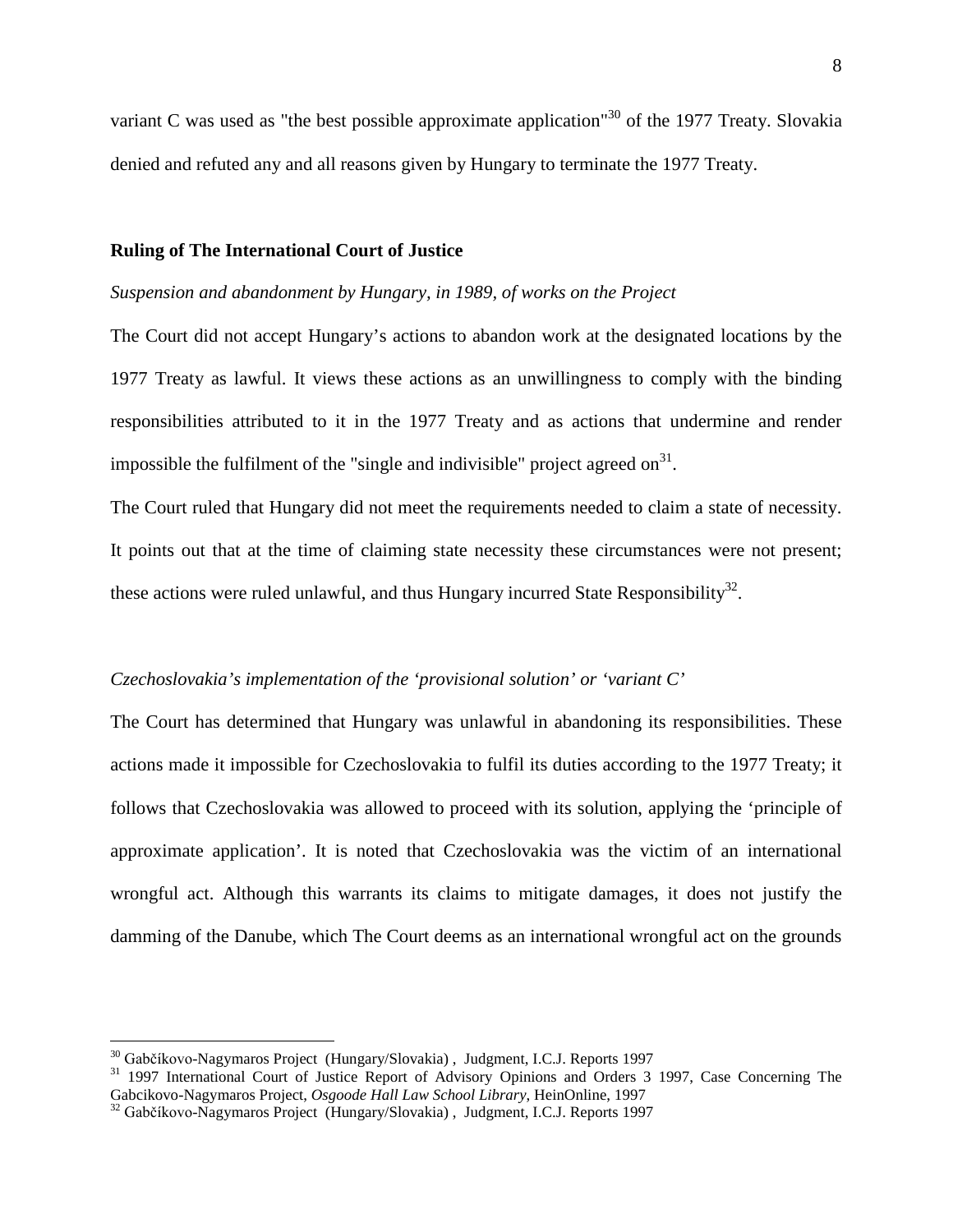of unilateral control of a shared resource. Otherwise put, Czechoslovakia was entitled to mitigate damages, but in 1992 was unlawful in proceeding with variant C.

## *Termination of the Treaty by the Republic of Hungary*

With regards to the five arguments presented by Hungary as grounds for termination of the 1977 Treaty, The Court ruled the following: even if a state necessity was to exist, it is not grounds for termination of a treaty in this case; there was no impossibility of performance as the treaty provided the necessary tools for renegotiation and readjustment to address Hungary's concerns; the political circumstances were not closely linked to the signing of the Treaty and are therefore not considered a fundamental change in circumstances; the material breach of Czechoslovakia occurred after Hungary had claimed termination of the 1977 Treaty; and as the breach did not occur until the damming of the Danube in 1992, and the notice of termination was sent earlier in the year, the notice was premature and the development of new norms in international environmental law are relevant to the case. However, the provisions of the treaty allow for the implementation of practices adhering to these new norms, and that these developments are not ground for termination. The Court found that with the above conclusions, it follows that Hungary's notice of termination did not have legal effect and the 1977 Treaty is still valid.<sup>33</sup>

The Court stated that unless the parties can further negotiate, Hungary is to pay reparations for the damages incurred to Czechoslovakia and Slovakia due to its abandonment of the System of  $Locks^{34}$ .

 $33$  Judgements paraphrased from: Gabčíkovo-Nagymaros Project (Hungary/Slovakia),

Judgment, I.C.J. Reports 1997

<sup>&</sup>lt;sup>34</sup> Summary of the Summary of the Judgment of 25 September 1997, Case concerning Gabcíkovo-Nagymaros Project (Hungary/Slovakia), I.C.J Reports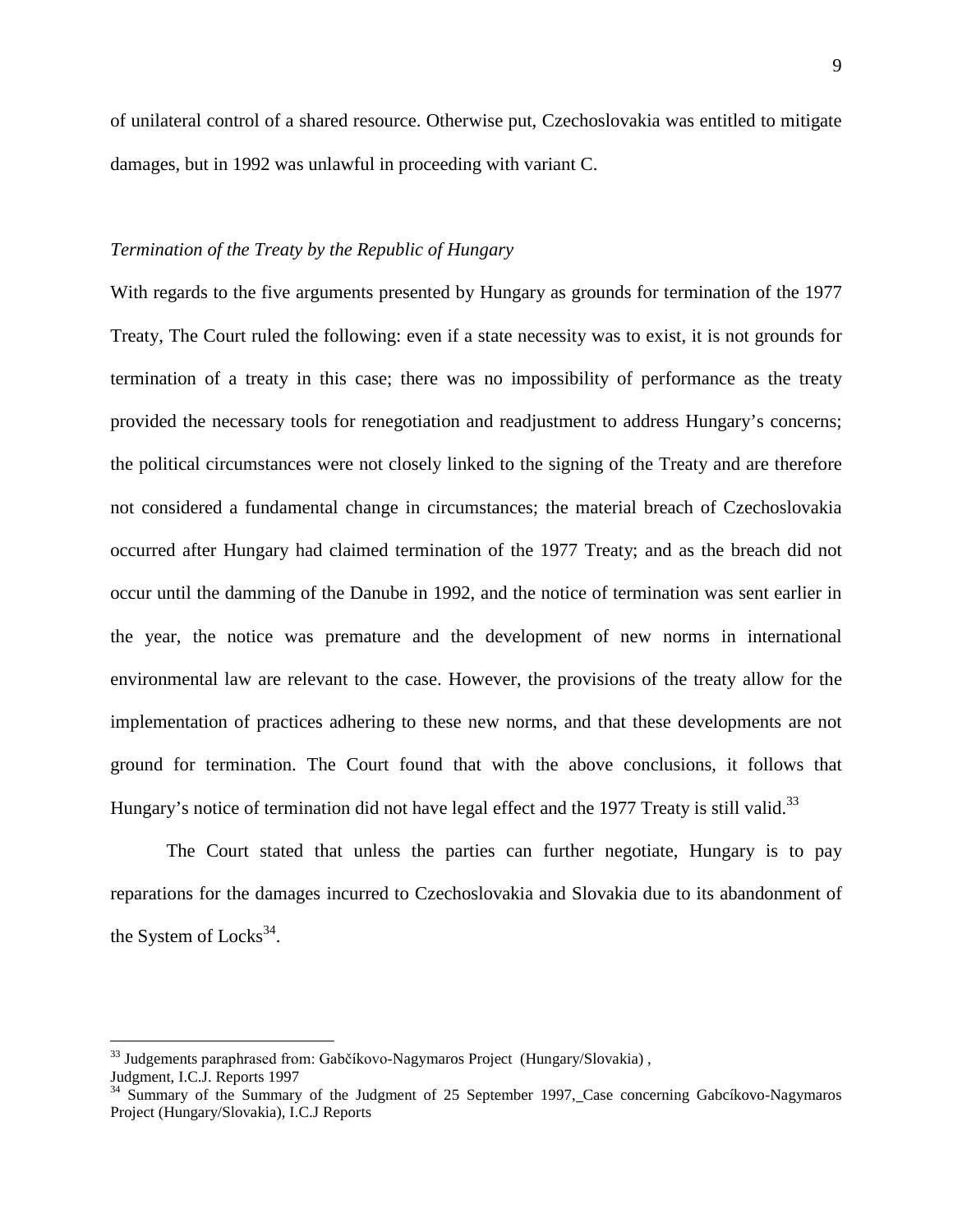The decisions were not unanimous and it is worthwhile to mention the positions of the opposed judges, Judge Weeramantry in particular, who drew on the principle of sustainable development. It was stated that this is an integral part of modern international law and should have been taken into account more so than it had been, encompassing environmental impact assessment, environmental protection and factors such as environmental damage. Judge Weeramantry noted that there were other factors and actions of the parties to consider, however; had that not been the case, Hungary's contentions would have been conclusive  $35$ . He stated that there is a great 'need for human activity to respect the environment', and that this should be regarded as a universal international value and as a human right $^{36}$ .

## **Implications of The Ruling**

The Court's ruling meant that the 1977 Treaty was still in effect and still governed the relationship between the two parties regarding the System of Locks. They suggested further negotiations as a means to achieve the goals and objections set forth by the original project. One option it suggested was that of modifying variant C to conform to the 1977 Treaty in a manner that Hungary could utilize as well, while taking into consideration the grave environmental concerns brought forth by Hungary. In addition, the ICJ stated that Czechoslovakia's breach of the Convention on the Law of the Non-Navigable Uses of International Watercourses could end as collaboration and would be a shared utilization of the source, and no longer a unilateral one<sup>37</sup>.

 <sup>35</sup> UNEP/UNDP/Dutch Joint Project on Environmental Law, "International Decisions" Compendium of Judicial Decisions on Matters Related to Environment 1, December 1998

<sup>&</sup>lt;sup>36</sup> Jessica Howley. "The Gabcikovo-Nagymaros Case: The Influence of the International Court of Justice on the Law of Sustainable Development" Queensland Law Student Review, Vol 2:1, (2009)

 $37$  Judgements paraphrased from: Gabčíkovo-Nagymaros Project (Hungary/Slovakia), Judgment, I.C.J. Reports 1997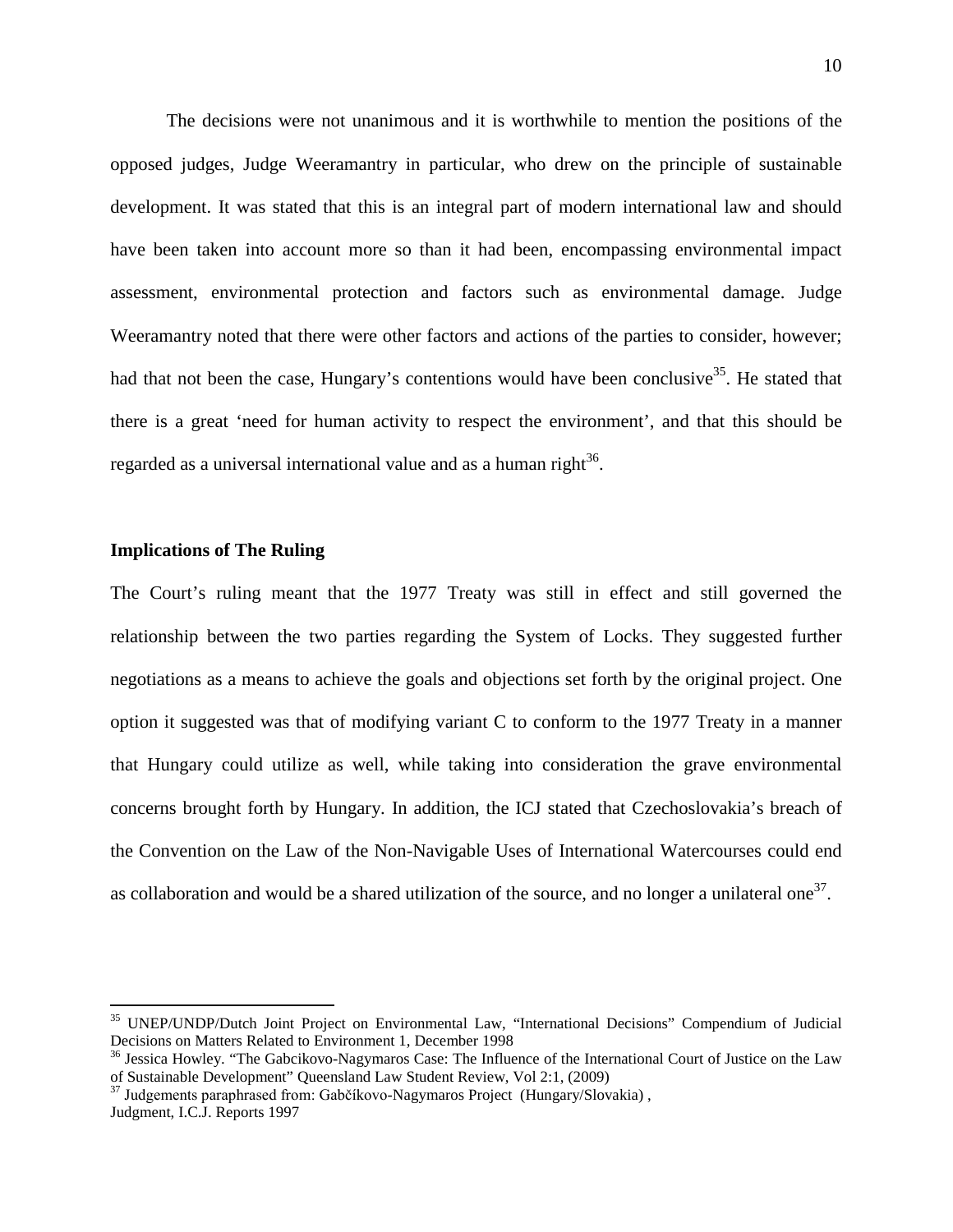#### **Analysis**

The ICJ had never ruled on a transboundary water issues before the Gabčíkovo-Nagymaros case. This was an opportunity for the ICJ to set a strong precedent, and rule on issues concerning transboundary environmental harm. It also offered an opportunity to rule on the ownership, protection and sharing of natural resources, and apply international water law<sup>38</sup>. The ICJ stated that it deemed necessary to demonstrate "the great significance that it attaches to the environment, not only for states, but for the whole of mankind<sup>39</sup>." Although this was stated, the Court declined to consider the validity or value of the data provided, as it was not in the Court's scope to determine scientific value or validity<sup> $\Box$ </sup>. The Court relied on the more traditional methods of using international treaty law to rule on the case, thus it can be argued that the ecological and environmental factors and the future effects of current circumstances were not drawn upon heavily enough, as state of ecological necessity was not granted. It must also be noted, that due to the damming of the Danube and the drop of water levels, many regions surrounding the banks and wells dried up, biodiversity was in grave danger as unusual deaths of large fish and other species were reported, and the rate of particle-settling in the river increased drastically which in turn increases the risk and likelihood of aquifer contamination<sup>40</sup>. It can be contested that this is a state of ecological necessity.

This also brings into question the ICJ's view of sustainable development. It is a newer development in international environmental law describing the principle of balancing

<sup>&</sup>lt;sup>38</sup> Gabriel E. Eckstein, Yoran Eckstein. "International Water Law, Groundwater Resources And The Danube Dam Case", in Gambling With Groundwater: Physical, Chemical and Biological Aspects of Aquifer-Stream Relations (Washington College of Law, American University, 1998*)*

<sup>39</sup> ICJ 1997, paragraph. 53

<sup>-</sup>Gabriel E. Eckstein, Yoran Eckstein. "International Water Law, Groundwater Resources And The Danube Dam Case", in Gambling With Groundwater: Physical, Chemical and Biological Aspects of Aquifer-Stream Relations (Washington College of Law, American University, 1998

<sup>&</sup>lt;sup>40</sup> Gabriel E. Eckstein, Yoran Eckstein. "International Water Law, Groundwater Resources And The Danube Dam Case", in Gambling With Groundwater: Physical, Chemical and Biological Aspects of Aquifer-Stream Relations (Washington College of Law, American University, 1998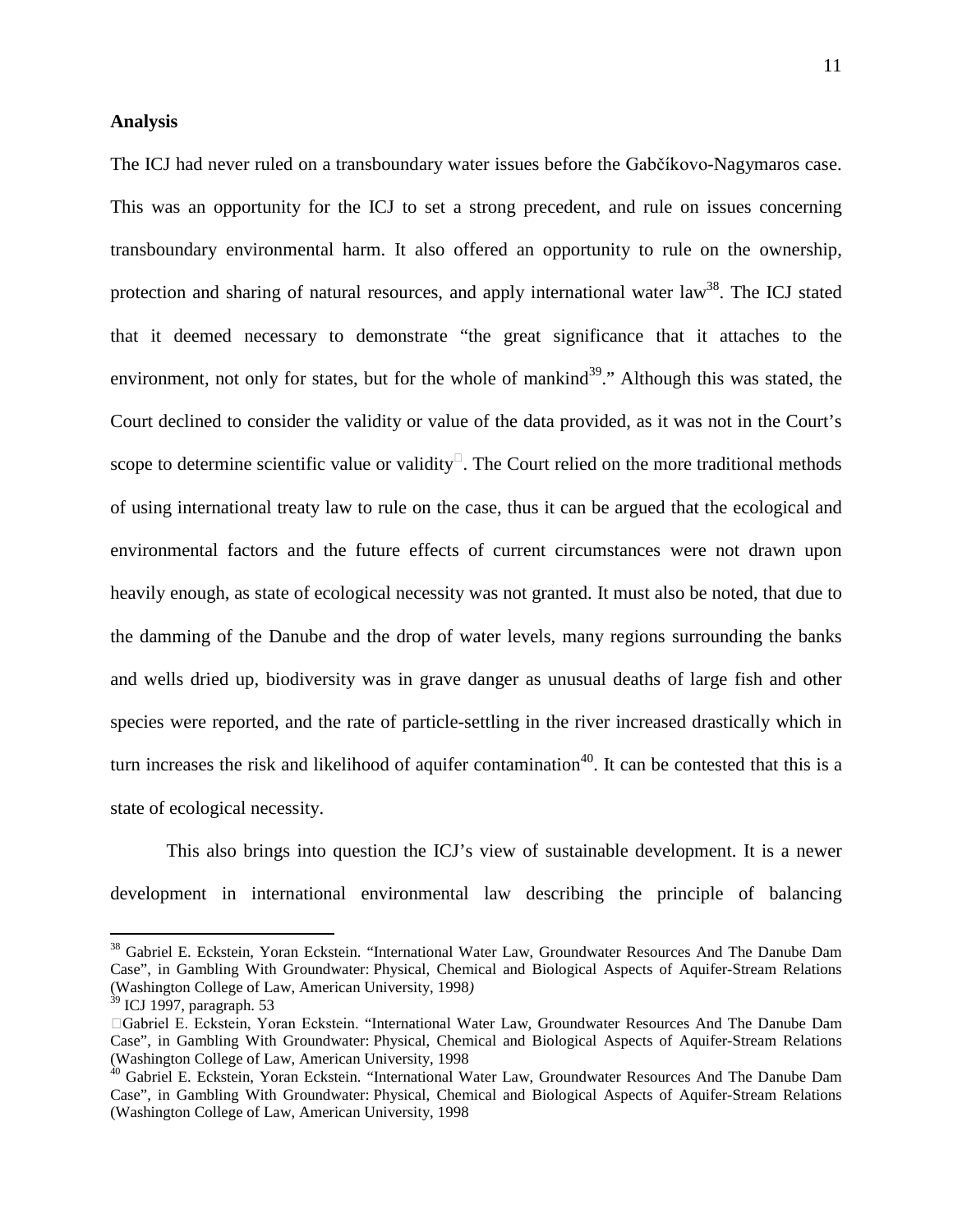development with environmental protection, containing within itself three main principles: the concept of sustainable development, the precautionary principle, and the principle of Environmental Impact Assessments<sup>41</sup>. Despite this being a development that is agreed to be of great importance, the specificities of its meaning remain debated. The ICJ presented in the judgement sustainable development as a 'concept', thus implying it was not legally binding as international customary law, and furthermore, the ICJ did not develop the parameters of this concept. Although this does show that sustainable development has a certain status in international law, it denies it as a State responsibility<sup>42</sup>. Contesting to this conclusion was Judge Weeramantry. His decision marked a sort of milestone in international environmental law, as it was the beginning of jurisprudence on this matter for the ICJ.

This case was also thought to be important, as it could have further defined what types of damages, in an environmental context and give rise to liability within international society. These expectations however, were not met, as the ICJ did not rely so much on international water law principles, but on treaty laws.

There was mention in Judge Weeramantry's interpretation of the case of sustainable development in the context of human rights. This is greatly discussed as being a primary step to acknowledging future arguments on rights to the environment. The argument he presented was then used in court cases to support claims to the right of life, which can be degraded by the deterioration of the environment (argument given by the United States), along with the right to life and a clean environment<sup>43</sup>.

<sup>&</sup>lt;sup>41</sup> Jessica Howley. "The Gabci kovo-Nagymaros Case: The Influence of the International Court of Justice on the Law of Sustainable Development" Queensland Law Student Review, Vol 2:1, (2009)

<sup>&</sup>lt;sup>42</sup> Jessica Howley. "The Gabci kovo-Nagymaros Case: The Influence of the International Court of Justice on the Law of Sustainable Development" Queensland Law Student Review, Vol 2:1, (2009)

<sup>&</sup>lt;sup>43</sup> Jessica Howley. "The Gabci kovo-Nagymaros Case: The Influence of the International Court of Justice on the Law of Sustainable Development" Queensland Law Student Review, Vol 2:1, (2009)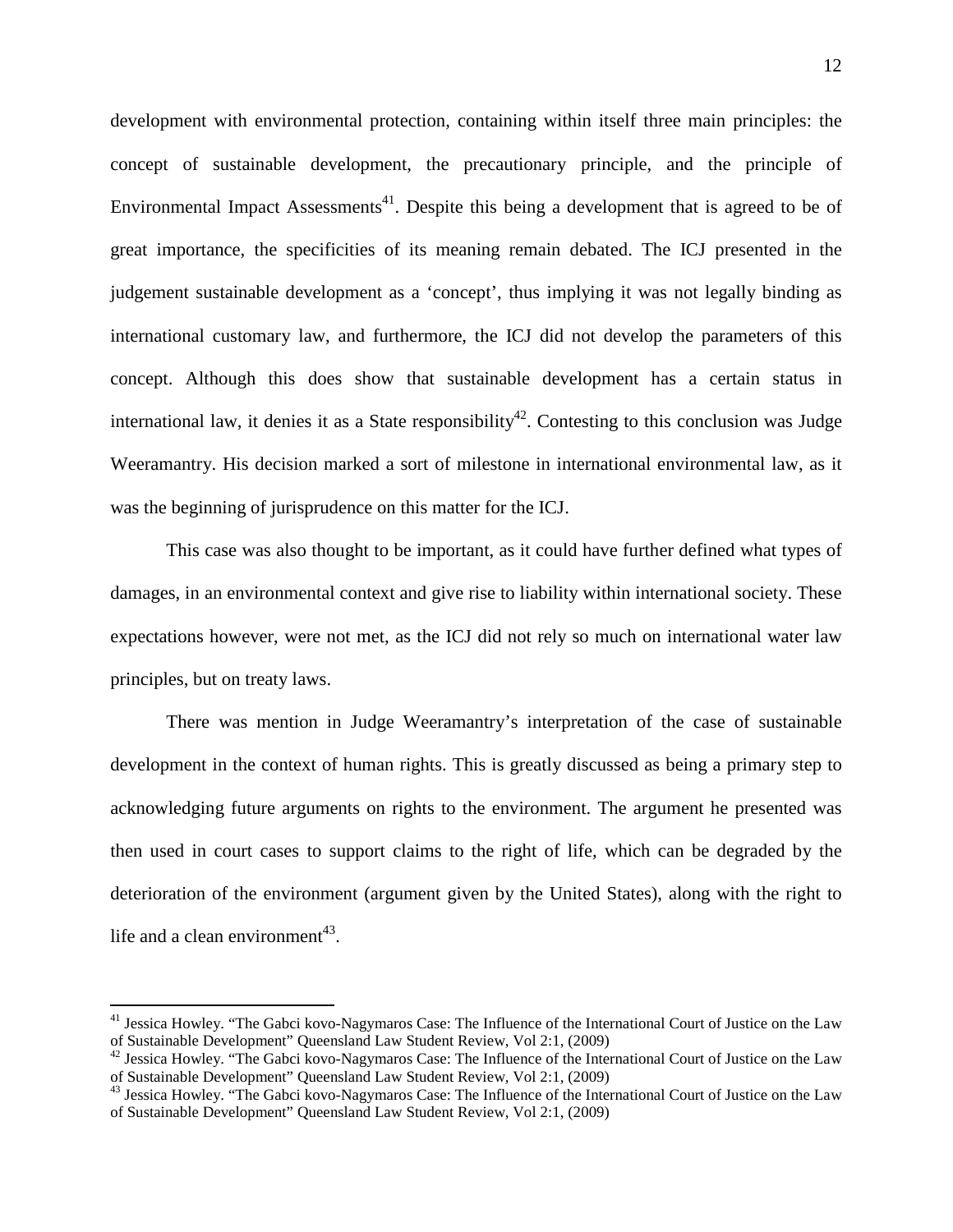It was very interesting that the ICJ did not consider a State being under the reign of communism as a likely cause of why the project was adopted to begin with. It was well established that, in communist countries at that time, it was common for leaders to attempt or plan to reshape nature as a way of producing economic gain while simultaneously causing many irreparable damages to the environment<sup>44</sup>. There had been several attempts at such projects before the Gabčíkovo-Nagymaros case, and although within the 1977 Treaty there is mention of the environment and its protection, after assessing the effects of the project (as done by Hungary), it can be said that the proper protective measures were not followed, especially not with regards to modern international environmental law. Interestingly enough, the lack of these considerations and measures by a communist government were seen to be of very little relevance. It is a remaining query that, had the implications of such decisions under such political circumstances been not of an environmental nature, but that of, say, national security; would a shift in the political regime be sufficient to claim fundamental change of circumstances? If so, would it be deemed grounds for the termination of a treaty?

The ruling on the Gabčíkovo-Nagymaros case had a great impact on the perception of the roles of political circumstances and environmental circumstances. Although many contest that the rulings did not take into consideration the severity of ecological and environmental effects of the project, the publications of opinions given by judicial members, such as Judge Weeramantry, have served as precedence and as support for claims to human rights to the environment and to sustainable development. This case brought into light newly developing norms of international environmental law and its emerging place in international society, thus international law. This is evident in the formal address to the ICJ and the ICJ's mention of these factors in the judgements

 <sup>44</sup> Kevin Kurland, Jerry Fortunato, Leslie Barcus. "Hungary Dam, Case 34." in Trade and Environment Database, case 34 (1998).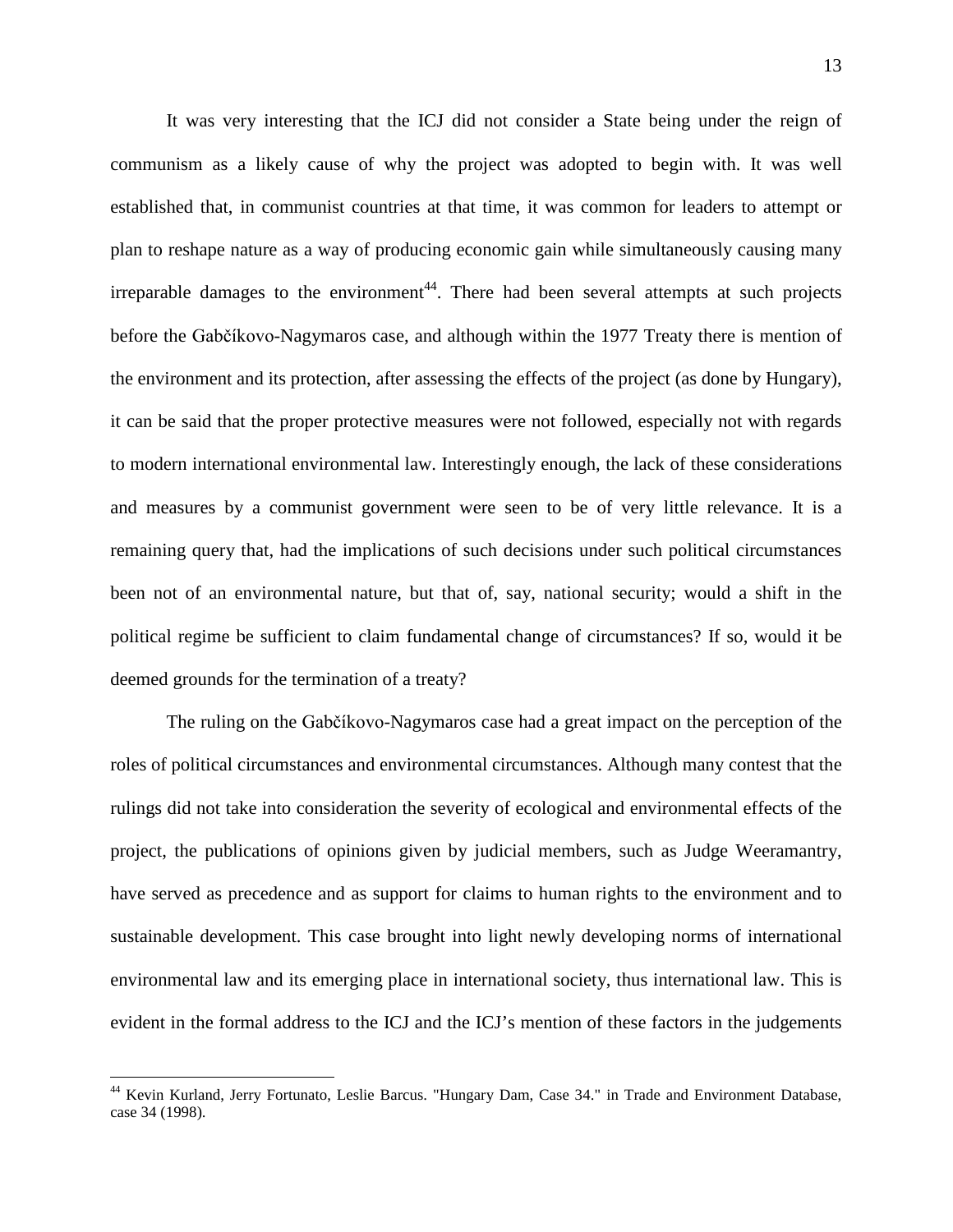(even though they were found to be inadequate grounds). Simply the mention of the necessity of international environmental law, its factors and the concept of sustainable development affected the interpretation of the aforementioned in international and domestic judicial legal practices.